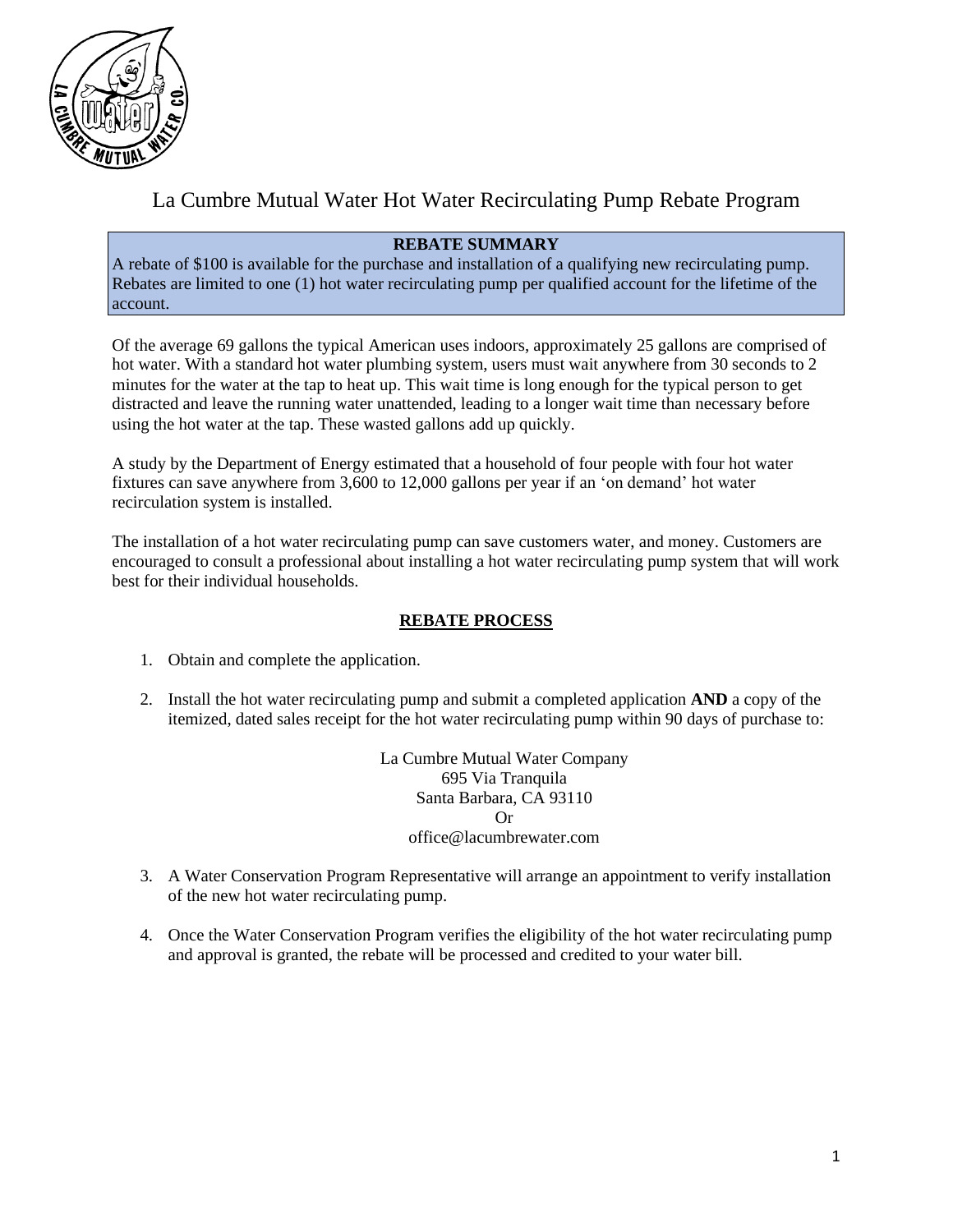

### **HOT WATER RECIRCULATING PUMP REBATE PROGRAM GUIDELINES AND CONDITIONS:**

#### Qualifying Applicants

Customers who pay a water utility bill to La Cumbre Mutual Water Co.

#### Rebate Details

The rebate amount is \$100 for the purchase and installation of one (1) hot water recirculating pump per qualified account for the lifetime of the account.

The new hot water recirculating pump must be installed, and the rebate application must be submitted within 90 days of purchase date. The hot water recirculating pump must be purchased new, no used hot water recirculating pump will qualify for the rebate. A copy of the original itemized, dated sales receipt for the new hot water recirculating pump must be submitted with the rebate application. By applying, applicants agree to an inspection to verify the installation. Rebates will only be awarded after verification of proper installation and compliance with the requirements of this rebate. Rebate will be credited to your water bill.

#### Important Notes

- Possession or submission of a rebate application does not guarantee a rebate approval.
- Rebates are processed on a first-come, first-served basis.
- Rebate amounts are subject to change without notification.
- The rebate, if approved will be credited to the billing account.

• The Hot Water Recirculating Pump Rebate Program is subject to change or termination without notice.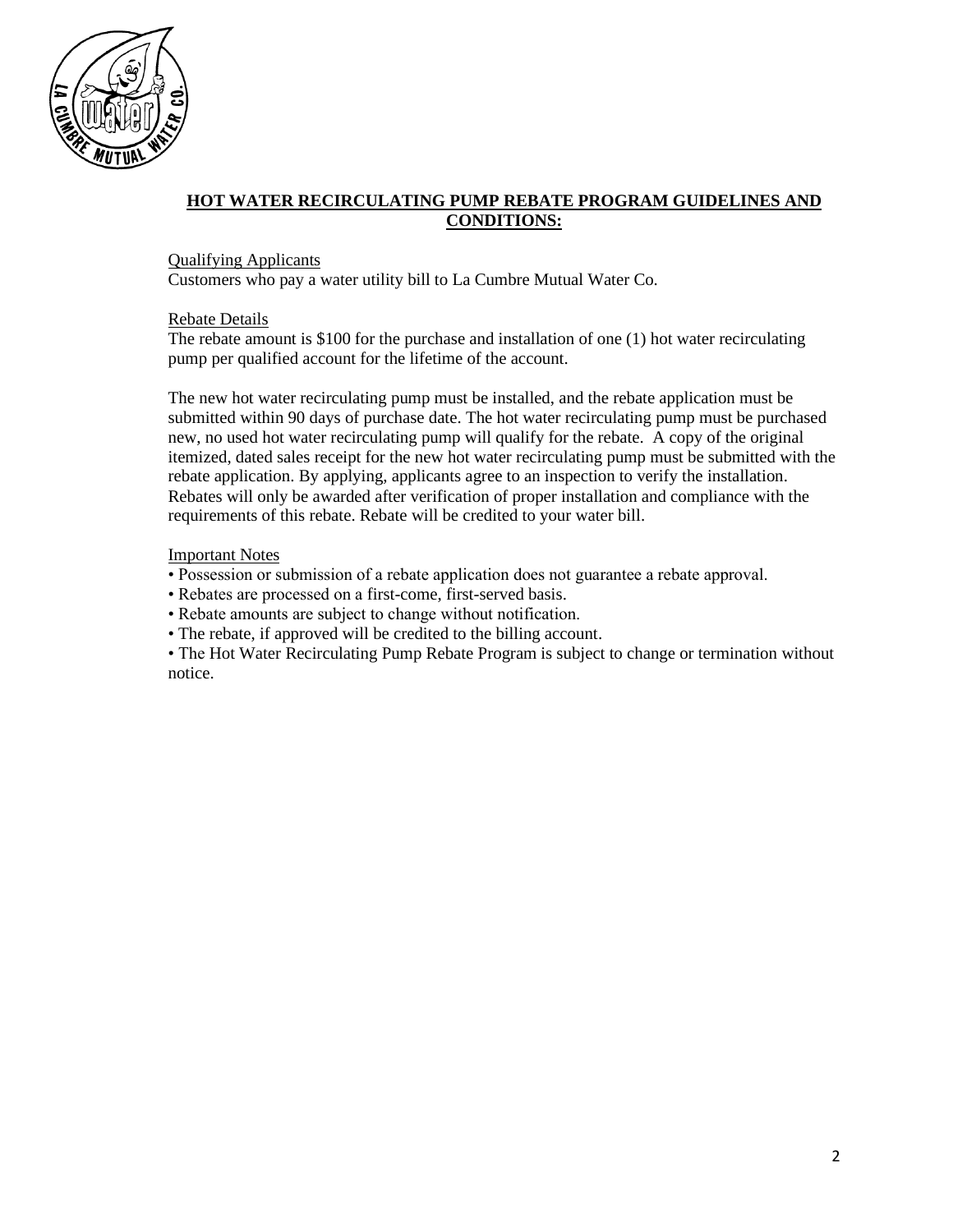

# **Hot Water Recirculating Pump Rebate Application**

Date:\_\_\_\_\_\_\_\_\_\_

| <b>ACCOUNT INFORMATION</b> |                          |  |  |  |  |
|----------------------------|--------------------------|--|--|--|--|
|                            |                          |  |  |  |  |
|                            | Customer Account Number: |  |  |  |  |
|                            |                          |  |  |  |  |
|                            |                          |  |  |  |  |
|                            |                          |  |  |  |  |
|                            |                          |  |  |  |  |
|                            |                          |  |  |  |  |

REBATE INFORMATION

Application must be approved prior to issuance of rebate. Incomplete applications will be returned. Limit one (1) hot water recirculating pump per qualifying customer account for the lifetime of the account. A copy of the original itemized, dated sales receipt for the hot water recirculating pump must be submitted with the completed rebate application within 90 days of the purchase date. Installation costs and new construction costs are not included in the rebate. Accessories and taxes are also not included.

How did you learn about this rebate?

Send Completed application and proof of purchase to:

La Cumbre Mutual Water Company 695 Via Tranquila Santa Barbara, CA 93110 Or office@lacumbrewater.com

#### HOT WATER RECIRCULATING PUMP INFORMATION

Complete the information below.

| Location of Installation: | <b>Installation Date:</b> |  |
|---------------------------|---------------------------|--|
|                           |                           |  |

| <b>Purchased From:</b> |  |
|------------------------|--|
|                        |  |

Purchased From: \_\_\_\_\_\_\_\_\_\_\_\_\_\_\_\_\_\_\_\_\_\_\_\_\_\_\_\_\_\_\_\_\_\_\_\_\_\_\_ Date Purchased: \_\_\_\_\_\_\_\_\_\_

Purchase Price (without tax):  $\$